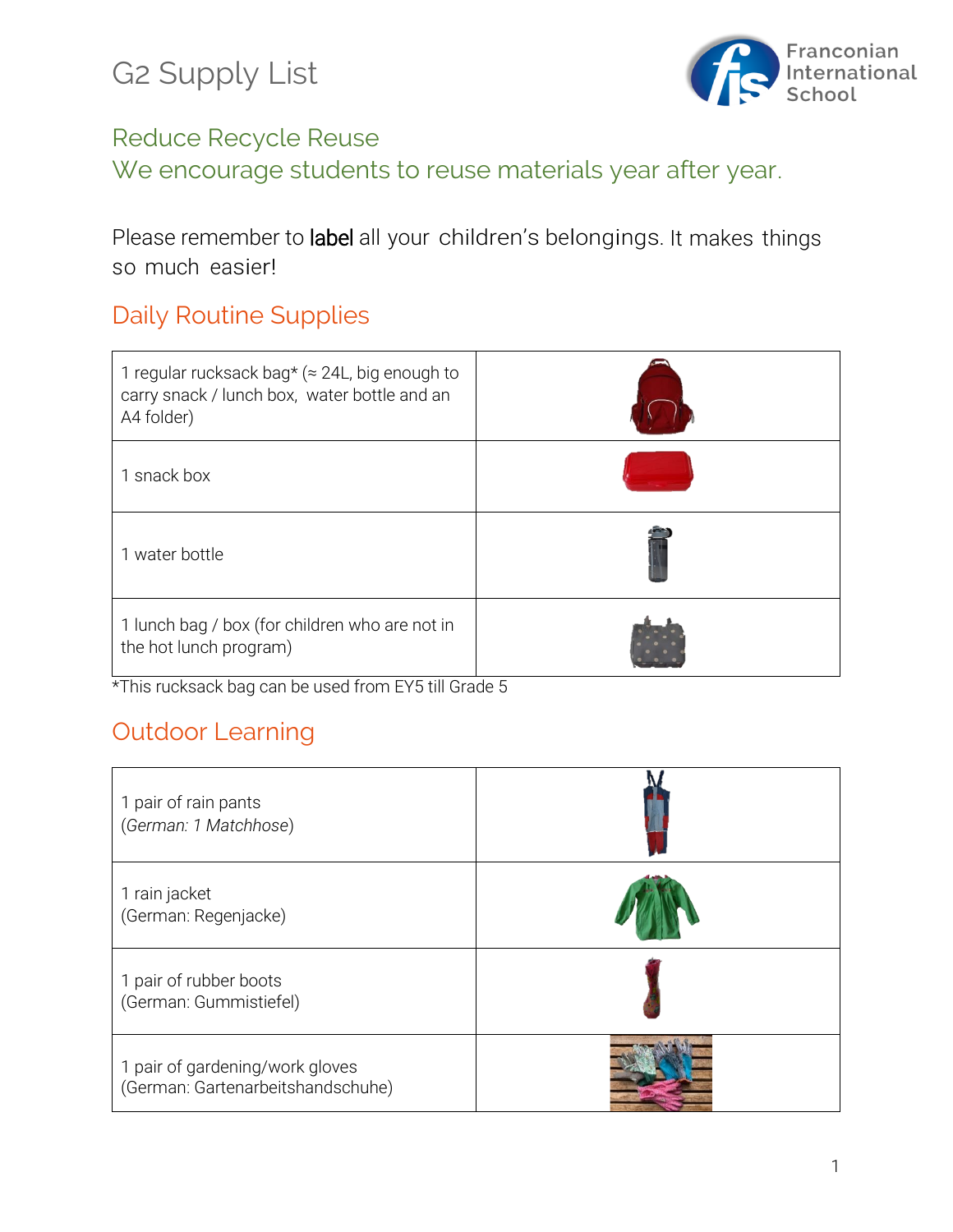# G2 Supply List



### Reduce Recycle Reuse We encourage students to reuse materials year after year.

#### Homeroom Stationery

Writing materials (such as specific notebooks, folders…) will be supplied by the school.

Please label stationery items (pencils, markers, glue, scissors, paint sets, paint brushes etc...).

| 2 HB writing pencils                                 |                  | 2 Bleistifte HB                               |
|------------------------------------------------------|------------------|-----------------------------------------------|
| 1 set of 12 colored pencils                          |                  | 1 Set Farbstifte mit 12 Farben                |
| 1 large glue stick                                   |                  | 1 großer Klebestift                           |
| 1 eraser                                             |                  | 1 Radiergummi                                 |
| 4 highlighter pens<br>(different colors)             |                  | 4 Textmarker<br>(verschiedene Farben)         |
| 1 set of earphones without<br>volume slider (for IT) | (not<br>suitable | 1 Kopfhörer ohne<br>Lautstärkeregler (für IT) |

### Physical Education supplies

- o 1 sport bag containing:
- o 1 pair of indoor training shoes (non-marking sole)
- o 1 T-shirt
- o 1 pair of shorts
- o 1 training pants (for cooler weather and outside practice)
- o 1 long sleeve sport jacket (for cooler weather and outside practice)
- o 1 pair of socks

The PE bag will be sent home regularly for washing.